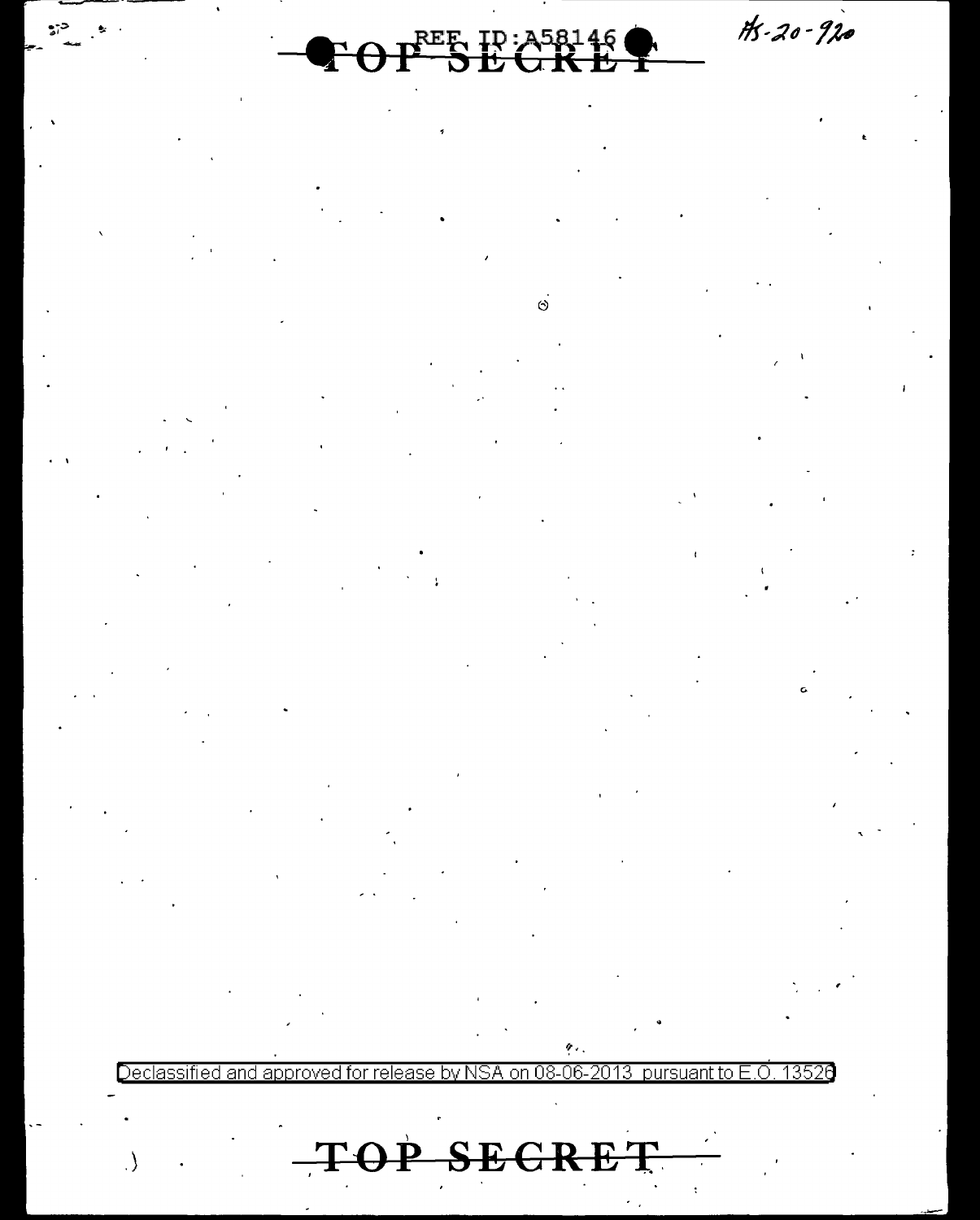

## DEPARTMENT OF THE ARMY HEADQUARTERS ARMY SECURITY AGENCY WASHINGTON 25, D. C.

SUBJECT: Minutes of Army Security Agency Technical Committee Meeting No. 7L

Interested Members, Army Security Agency Technical Committee and  $TO<sub>2</sub>$ Other Interested Agencies

1. A meeting of the Army Security Arency Technical Committee was held 14 October 1949, Room 117, Headquarters Building, Arlington Hall Station. Attendance was as follows:

| Acting Chairman                                                     | Colonel John C. Arrowsmith        |  |  |
|---------------------------------------------------------------------|-----------------------------------|--|--|
| Secretary                                                           | lst Lt. Mac C. Eversole           |  |  |
| <b>Members and Alternates Present</b>                               |                                   |  |  |
| DEPARTMENT OF THE ARMY                                              |                                   |  |  |
| GENERAL STAFF, UNITED STATES ARMY<br>Research and Development Group | Lt. Col. Richard J. Meyer, Member |  |  |

ARMY SECURITY AGENCY Office Special Ass't to Chief Mr. Mark Rhoads, Alternate Lt. Col. D. W. Bernier, Member Plans & Operations Section, Staff Major A. V. "hitehead, Member Logistics Section, Staff Research & Development Division Dr. S. Kullback, Member

Observers Present

DEPARTMENT OF THE ARMY

AREY SECCRITY AGENCY Research and Development Division

 $\mathcal{E}$ 

Mr. Arthur B. Moulton

 $\begin{picture}(20,10) \put(0,0){\line(1,0){10}} \put(15,0){\line(1,0){10}} \put(15,0){\line(1,0){10}} \put(15,0){\line(1,0){10}} \put(15,0){\line(1,0){10}} \put(15,0){\line(1,0){10}} \put(15,0){\line(1,0){10}} \put(15,0){\line(1,0){10}} \put(15,0){\line(1,0){10}} \put(15,0){\line(1,0){10}} \put(15,0){\line(1,0){10}} \put(15,0){\line(1$ 

Mr. Robert E. Willer

Members Absent and Concurring

DEPARTMENT OF THE NAVY

DEPARTMENT OF THE ARMY

ARMY SECURITY AGENCY Security Division

Mr. H. L. Clark, Alternate

 $\textbf{TOP}$  SEGRET Minutes Page 1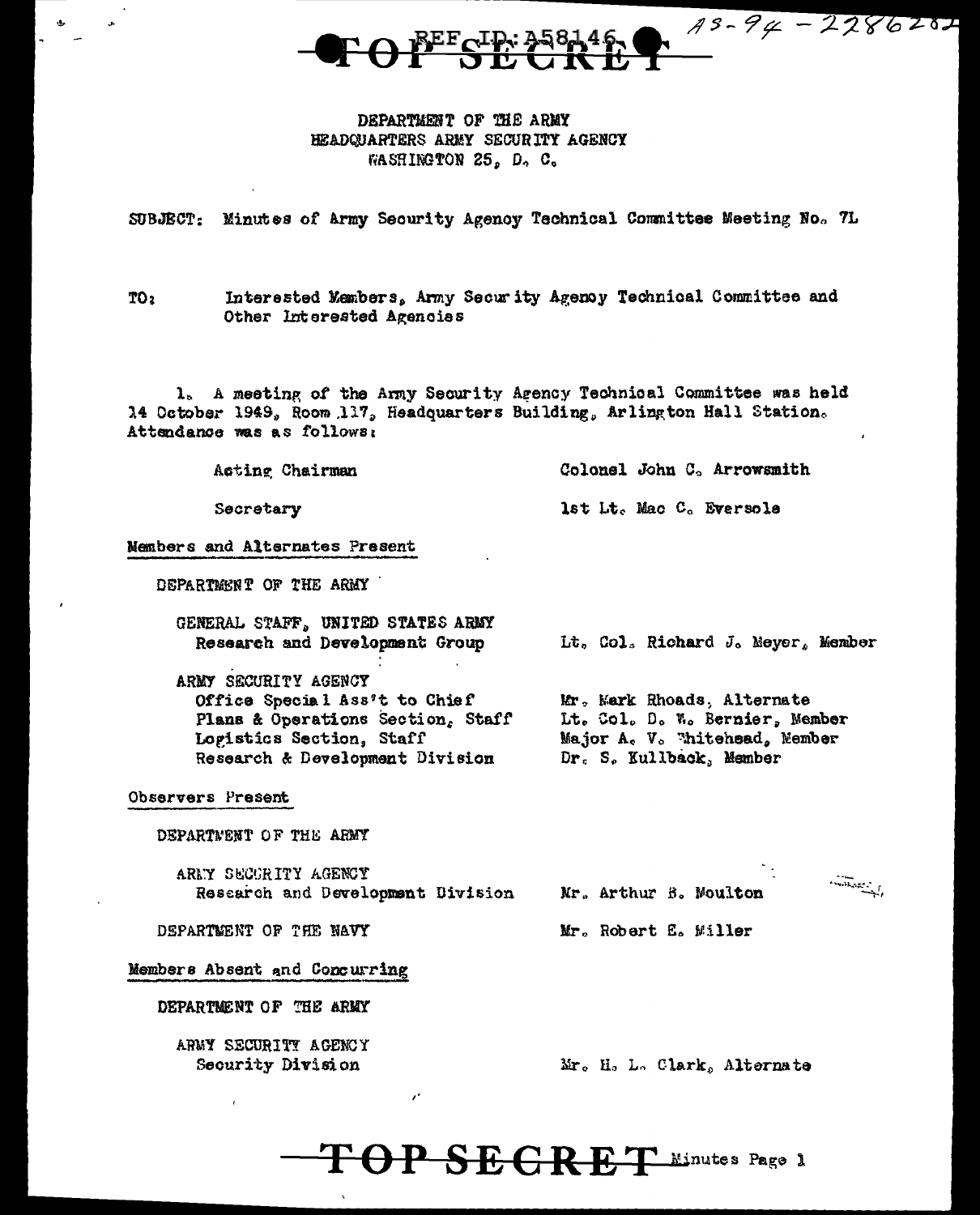

2. The Subcommittee Reports listed below were recommended for approval by the Army Security Agency Technical Committee. Recommendations contained in these reports have been approved for the Chief, Army Security Agency by the Chairman, Army Security Agency Technical Committee and for The Secretary of the Army by a designated representative of the Director of Logistics, General Staff, United States Army.

| <u>Pages</u> | <b>Ttem</b>     | Subject                                                                            | Action                        |
|--------------|-----------------|------------------------------------------------------------------------------------|-------------------------------|
|              | 41 <sup>1</sup> | Review of Intercept and Direction<br>Finding Research and Development<br>Pro jects | Approval of<br>Recommendation |
|              | 42              | Review of Cryptologic Research<br>and Development Projects                         | Approval of<br>Recommendation |

3. There being no further business to come before the Committee it adjourned to meet at the call of the Chairman.

<del>TOP SECRET</del>

Col., Corps of Engineers Acting Chairman, ASATC

Gieroole

lst Lt., Signal Corps Secretary, ASATC

Minutēs Page 2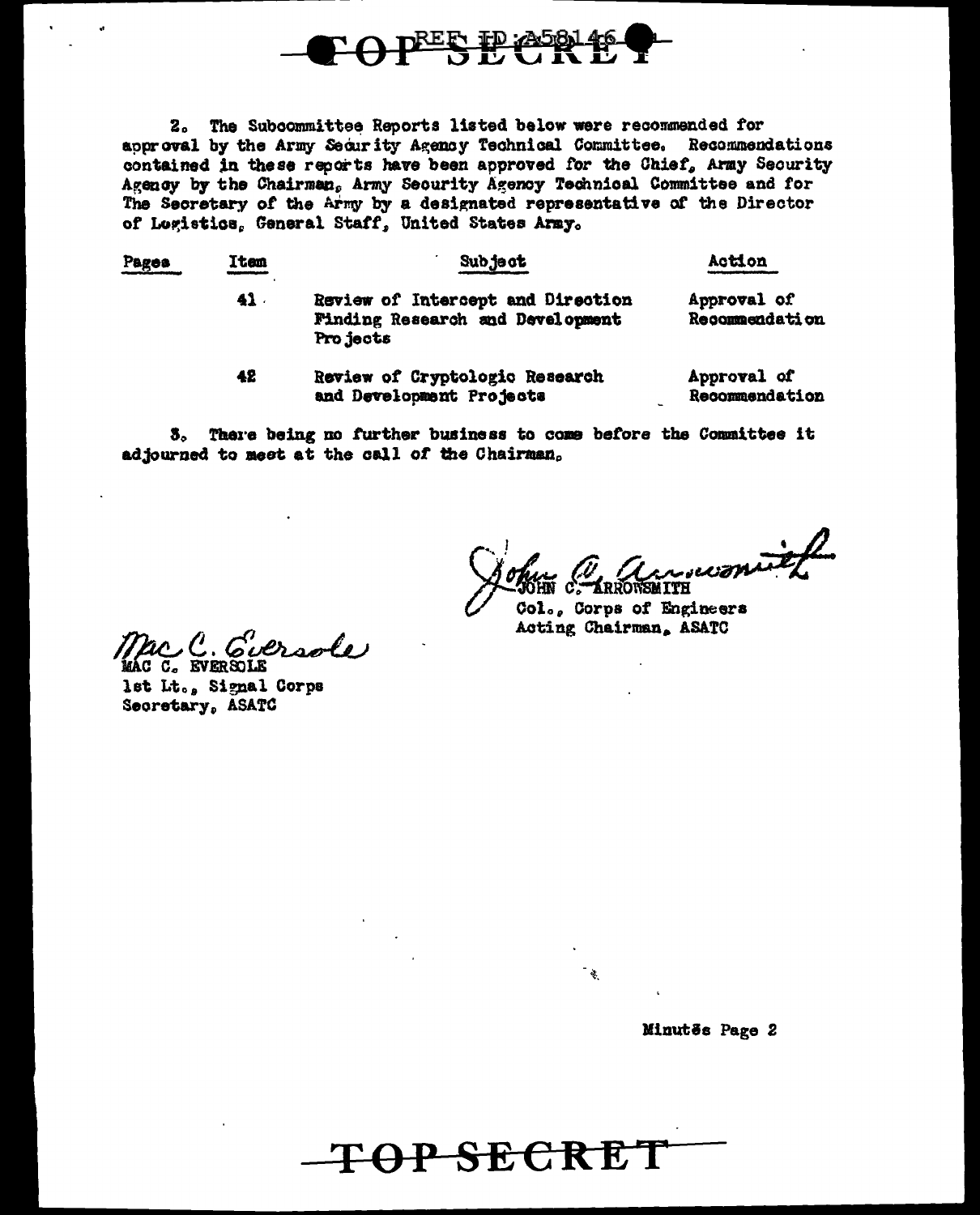

DEPARTMENT OF THE AREY HEADQUARTERS ARMY SECURITY AGENCY WASHINGTON 25 D. C.

 $ITEM#41$ 

14 October 1949

SUBCOMMITTEE REPORT FOR THE ARMY SECURITY AGENCY TECHNICAL COMMITTEE

SUBJECT: Review of Intercept and D/F Research and Development Projects

1. REFERENCES:

a. IRS, dated 15 August 1949, from Secretary, Army Security Agency Technical Committee to Chairman, Intercept and Direction Finding Subcommittee, subject, "Review of Research and Development Projects."

- b. Special Regulation 705-5-1, Paragraph 12.
- 2. DISCUSSION:
	- a. Agencies Concerned
		- (1) Directing Agency: Army Security Agency
		- (2) Other Interested Agencies: Navy, USAF
	- b. Purpose

To insure conformity with the Department of the Army Research and Development Program, to eliminate duplicating and unproductive activities, to insure records on all projects are kept current, and to insure prompt action on all completed projects.

3. RECOMMENDATIONS:

The Subcommittee recommends that:

a. The following projects be continued and the assigned priorities remain the same as indicated;

<del>SECRET</del>

| DA Project No.      | Title                                           | Priority |
|---------------------|-------------------------------------------------|----------|
| $1 - 29 - 30 - 001$ | General Research Intercept Equipment            | $1 - C$  |
| $1 - 29 - 32 - 008$ | Double Current Cable Code Equipment             | $2 - B$  |
| $1 - 29 - 32 - 009$ | Three Channel Printer Equipment, ASAN 8         | $1 - C$  |
| $1 - 29 - 32 - 013$ | Two Channel Electronic Demultiplexer,<br>ASAN 6 | $1 - B$  |
| $1 - 29 - 32 - 014$ | ASAN 5. Golfball Terminal Equipment             | l-B      |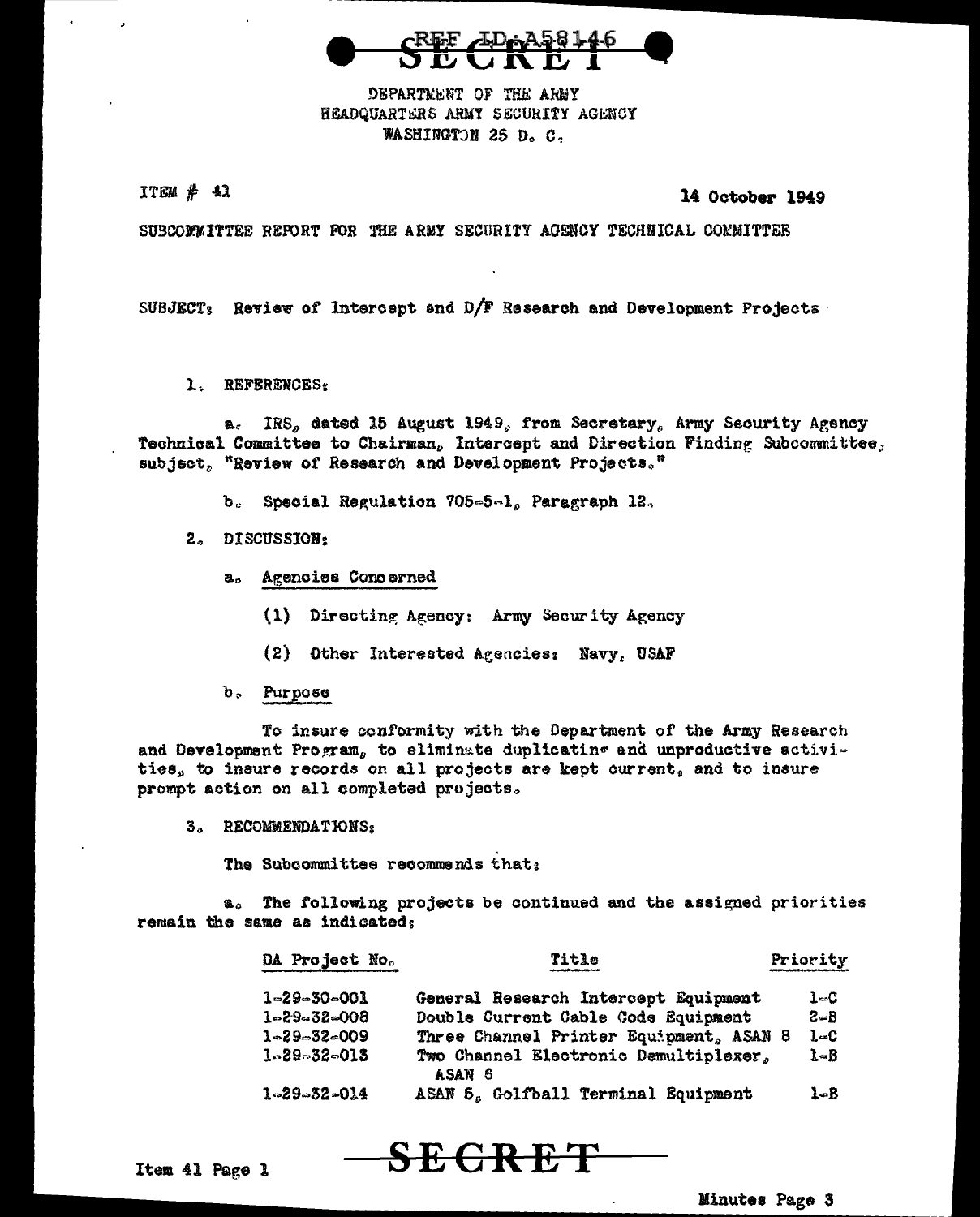b. The following projects be continued and the assigned priorities changed as indicated;

<u> 4р</u>

| DA Project No.      | Title                                       |      | Priority |  |
|---------------------|---------------------------------------------|------|----------|--|
| ,                   |                                             | From | To       |  |
| $1 - 29 - 32 - 002$ | Electromechanical Demultiplexer,<br>ASAN 13 | 2-A  | $1 - C$  |  |

у8 ду4 б

The following projects be terminated as completed:  $\mathbf{c}$ None.

d. The following projects be cancelled:

None.

 $4<sub>n</sub>$ **EXHIBITS:** 

There are no exhibits to this report.

5. COORDINATION:

Coordination was accomplished with the following agencies:

<del>SECRET</del>

None.

Athur B Mou +

for R. C. HIX<br>Chairman, Intercept \* D/F Subcommittee, ASATC

 $\ddot{\phantom{a}}$ 

 $\mathbf{r}$ 

Item 41 Page 2

Minutes Page 4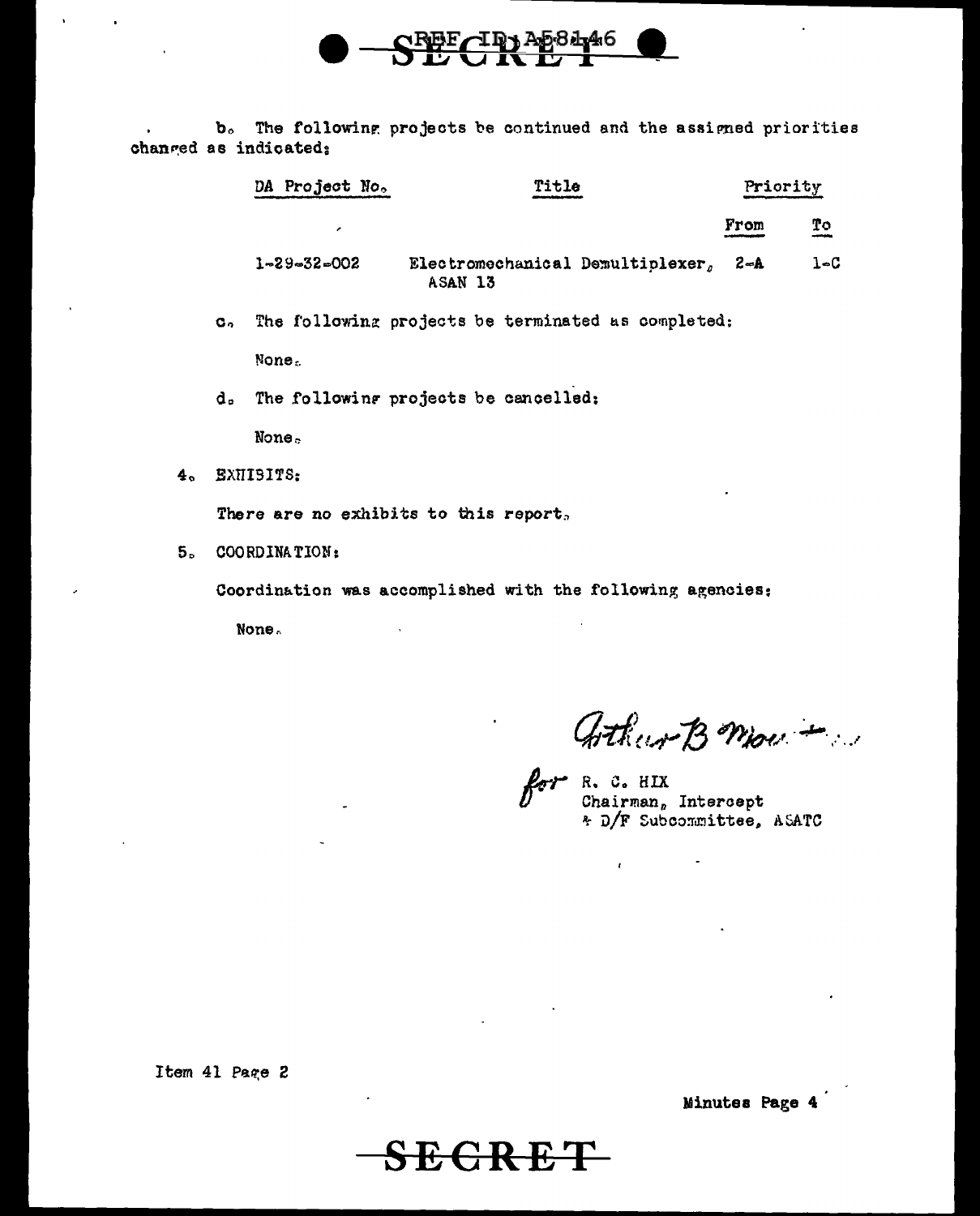**REF ID: A58146** 

## DEPARTMENT OF THE ARMY HEADCUARTERS ARMY SECURITY AGENCY

#### 14 October 1949

SUBJECT: Approval of Army Security Agency Technical Committee Subcommittee Report No. 41

 $TO<sub>s</sub>$ Interested Members of Army Security Agency Technical Committee and Other Interested Agencies

1. Subcommittee Report No. 41. Subject: Review of Intercept and. Direction Finding Research and Development Projects, dated 14 October 1949, having been presented by Mr. Arthur B. Moulton at Army Security Agency Technical Committee meeting No. 7L, above date, was recommended for approval. This recommendation was concurred in by all members present, a listing of whom is included in the minutes of the meeting.

2. The recommendations contained in subject report are hereby approved.

FOR THE CHIEF, ARMY SECURITY AGENCY:

**DHN C. ARROWSMITH** 

Col., Corps of Engineers Acting Chairman, ASATC.

Mac C. Eversole

MAC C. EVERSOLE lst Lt., Signal Corps Secretary, ASATC

Approved by order of the Secretary of the Army:

RICHARD 6. MEYER Lt. Colonel, GSC R&D Group, Logistics Div., GSUSA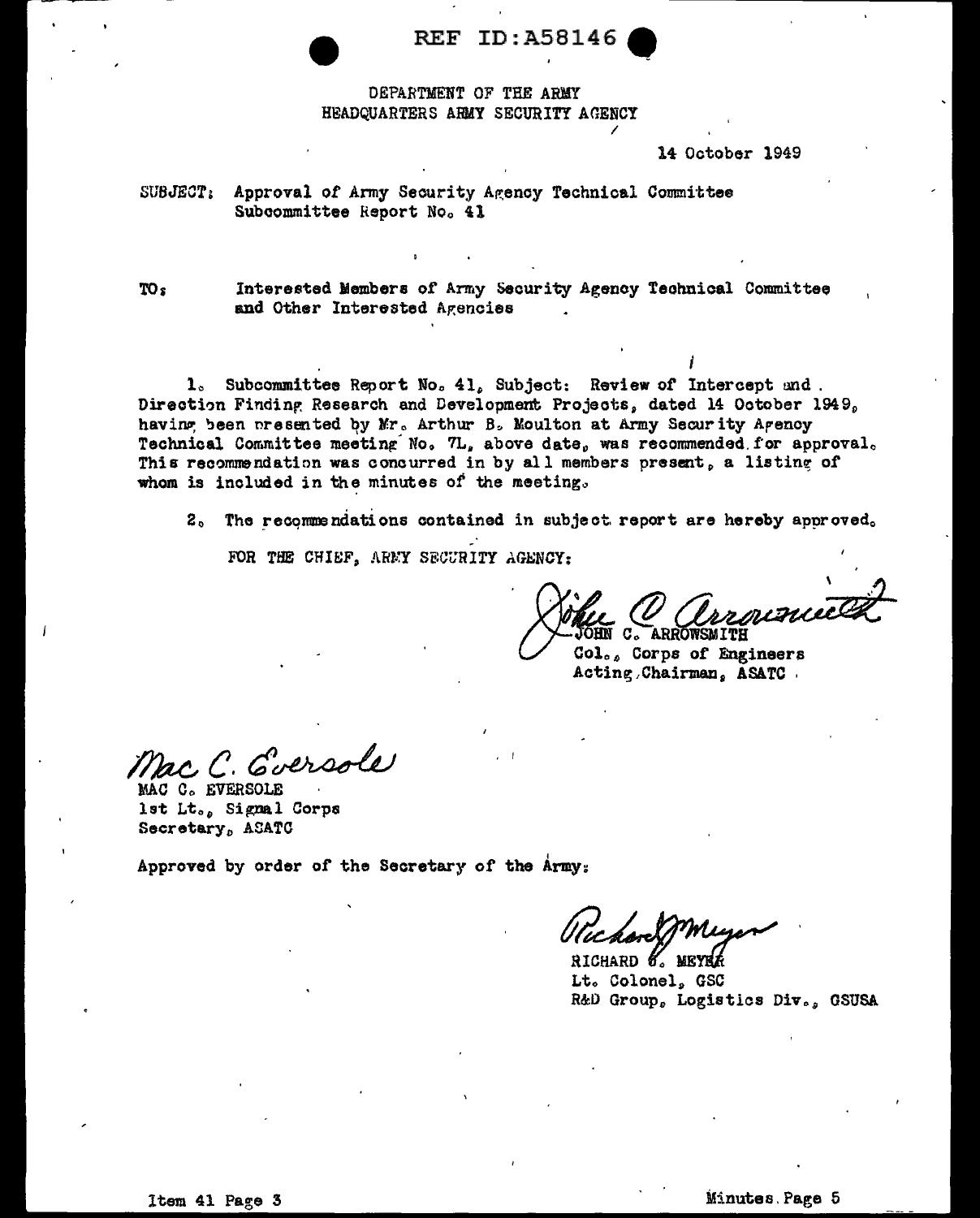

ITGN # 42

14 October 1949

SUBCOMMITTEE REPORT FOR THE ARMY SECURITY AGENCY TECHNICAL COMMITTEE

SUBJECT: Review of Cryptologic Research and Development Projects

1. REFERENCES:

IRS, dated 12 August 1949, from Secretary, Army Security Agency a. Technical Committee to Chairman, Cryptologic Subcommittee, subject, "Review of Research and Development Projects."

b. Special Regulations #705-5-1, dated 17 March 1949, Paragraph 5b and Paragraph 12.

- e. Special Regulations #705-20-1, dated 17 March 1949, Paragraph 2d.
- 2. DISCUSSION:
	- a. Agencies Comoerned
		- (1) Directing Agency: Army Security Agency
		- (2) Other Interested Agencies: Navy USAF
	- b. Purpose

To inture conformity with the Department of the Army Research and Development Program, to eliminate duplicating and unproductive activities, to insure records on all projects are kept current, and to insure prompt action on all completed projects.

S. RECOMMENDATIONS:

The Subcommittee recommends that:

a. The following projects be continued, the assigned priorities remain the same as indicated, and project titles be changed as indicated;

Minutes Page 6

ت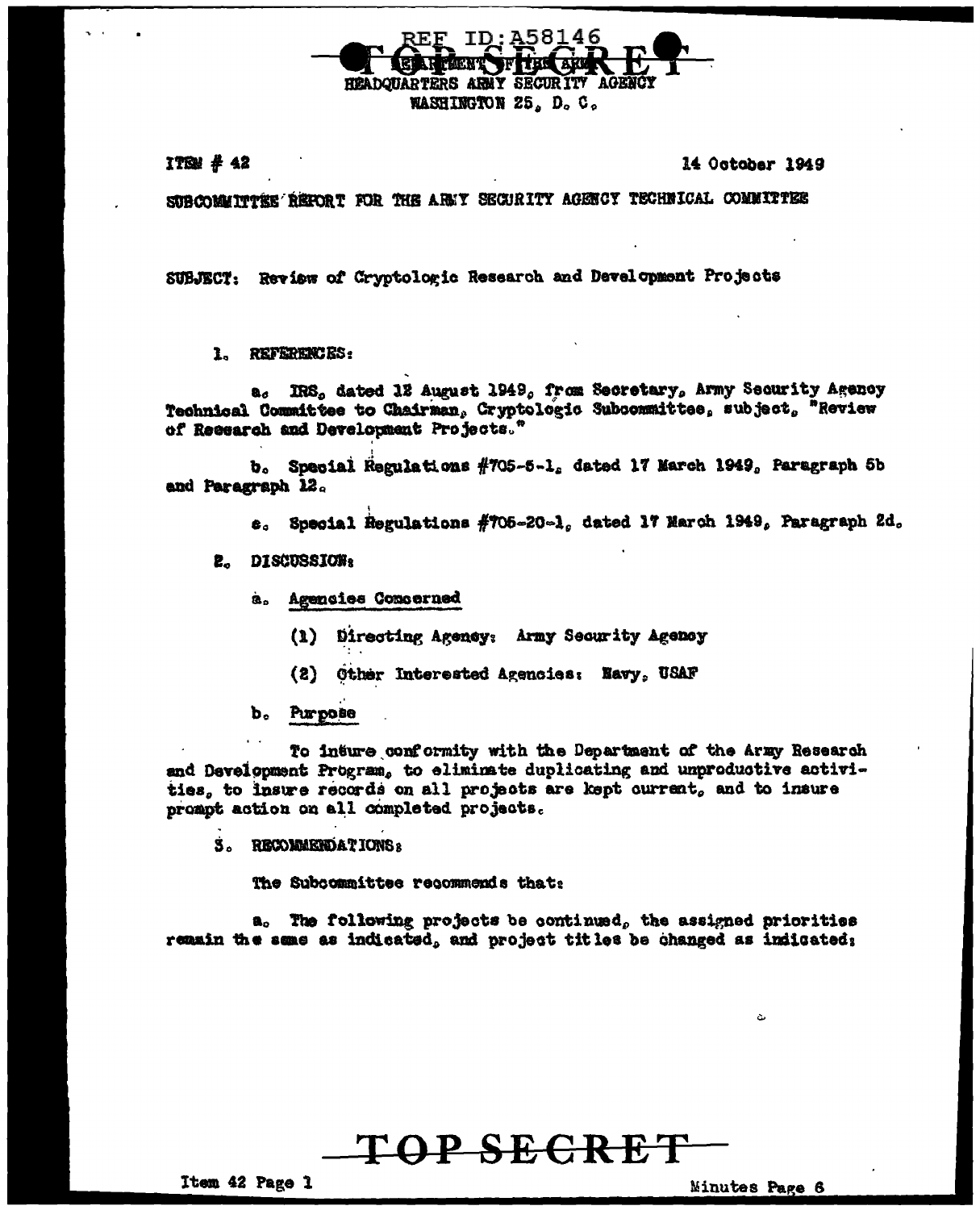

| DA Project No.      | Title                                                                              | Priority                     |
|---------------------|------------------------------------------------------------------------------------|------------------------------|
| $1 - 29 - 01 - 001$ | Cryptologic Methods Research                                                       | $1 - B$                      |
| 1-29-01-002         | Cryptologic Engineering Research                                                   | $1 - B$                      |
| $1 - 29 - 48 - 008$ | Relay Aids and Analogues                                                           | $\mathbf{1} \cup \mathbf{C}$ |
| 1-29-60-001         | General Cryptologic Research                                                       | $1 - B$                      |
| 1-29-66-001         | Machinery Exploitation                                                             | $1 - C$                      |
| $1 - 29 - 66 - 004$ | Adaptation of ASAF 14 for Multinotch<br>Rotor Machines                             | $3 - A$                      |
| $1 - 29 - 66 - 008$ | <b>ASAF 43</b>                                                                     | $1 - C$                      |
| 1-29-66-009         | Diagonal Board Connector for ASAF 14                                               | $1 - C$                      |
| $1 - 29 - 66 - 010$ | Investigation of Recorders for RAM                                                 | $1 - C$                      |
| $1 - 23 - 66 - 011$ | 70mm Film Camera and Storage Unit<br>(Change project title to "ASAF 26")           | $1-3$                        |
| 1-29-66-013         | · Electronic Tape Translator<br>(Change Project title to "ASAF25")                 | $1 - C$                      |
| 1-29-66-015         | Expanded Comparator<br>(Change project title to "ASAF 27")                         | 1-0                          |
| $1 - 29 - 66 - 017$ | SIGMAGE Control<br>(Change project title to "ASAF 26")                             | $1 - c$                      |
| $1 - 29 - 66 - 018$ | SLED Development<br>(Change project title to "ASAF 29")                            | $1 - R$                      |
| $1 - 29 - 66 - 022$ | ASAF 40 and ASAF 41                                                                | $1 - C$                      |
| 1-29-66-030         | NC-4, MARK II and Alphabetic<br>Substitution Device                                | $1 - C$                      |
| $1 - 29 - 70 - 003$ | (Change project title to "ASAF 42")<br>Application of Electronics to<br>Cryptology | $1 - 3$                      |
| $1.29 - 70 - 002$   | Varant                                                                             | $1 - 3$                      |
| $1 - 29 - 70 - 003$ | ASAF 12 and ASAF 13                                                                | $1 - C$                      |
| $1 - 29 - 70 - 004$ | ASAF <sub>1</sub>                                                                  | $1 - C$                      |
| $1 - 29 - 70 - 005$ | Electronic FREAK                                                                   | $1 - C$                      |
|                     | (Change project title to "ASAF 31")                                                |                              |
| $1 - 29 - 70 - 006$ | ASAF 32                                                                            | $1 - 3$                      |
| $1 - 29 - 70 - 007$ | ASAF 33                                                                            | $1 - B$                      |

b. The following projects be continued and the assigned priorities changed as indicated:

None.

c. The following projects be terminated as completed:

| DA Project No.      | Title                                              |
|---------------------|----------------------------------------------------|
| $1 - 29 - 48 - 003$ | Electronic Plugboard and Reversing Wheel<br>Solver |
| $1 - 29 - 48 - 007$ | ASAF 36                                            |
| $1 - 29 - 66 - 005$ | RAM Development and Modification Contract          |

ø

Item 42 Page 2

 $\mathbf{S}=\mathbf{C}$ 

 $\bullet$ 

TOP SEGRET Ninutes Page 7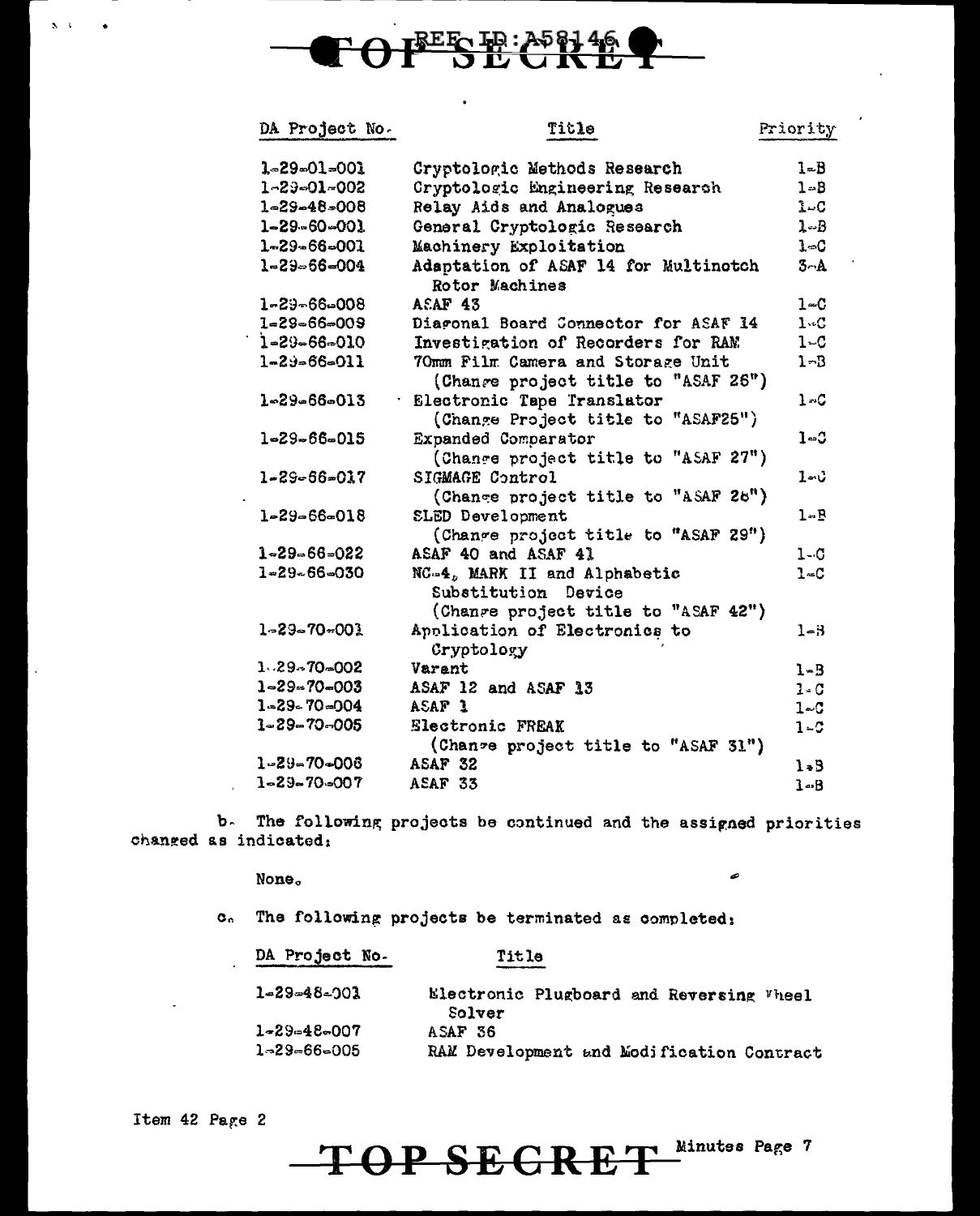

### DA Project No.

Title

| 1-29-66-006 | Engineering Services - RAM Equipment     |  |  |
|-------------|------------------------------------------|--|--|
| 1-29-66-026 | Engineering Services - RAM Equipment     |  |  |
| 1-29-66-027 | Electronic Sense System for Crib Dragger |  |  |

d. The following projects be cancelled:

| DA Project No. | Title                                              | Reason for<br>Cancellation                     |  |
|----------------|----------------------------------------------------|------------------------------------------------|--|
| 1-29-66-024    | Operation of "M" Frame<br>in Conjunction with 5202 | Operational<br>requirement no<br>longer exists |  |

**SECRET** 

 $\mathbf{P}$ 

0

EXHIBITS:  $4<sub>o</sub>$ 

 $A = 1$ 

None.

5. COORDINATION:

None.

LEO ROSEN Chairman, Cryptologic Subcommittee, ASATC